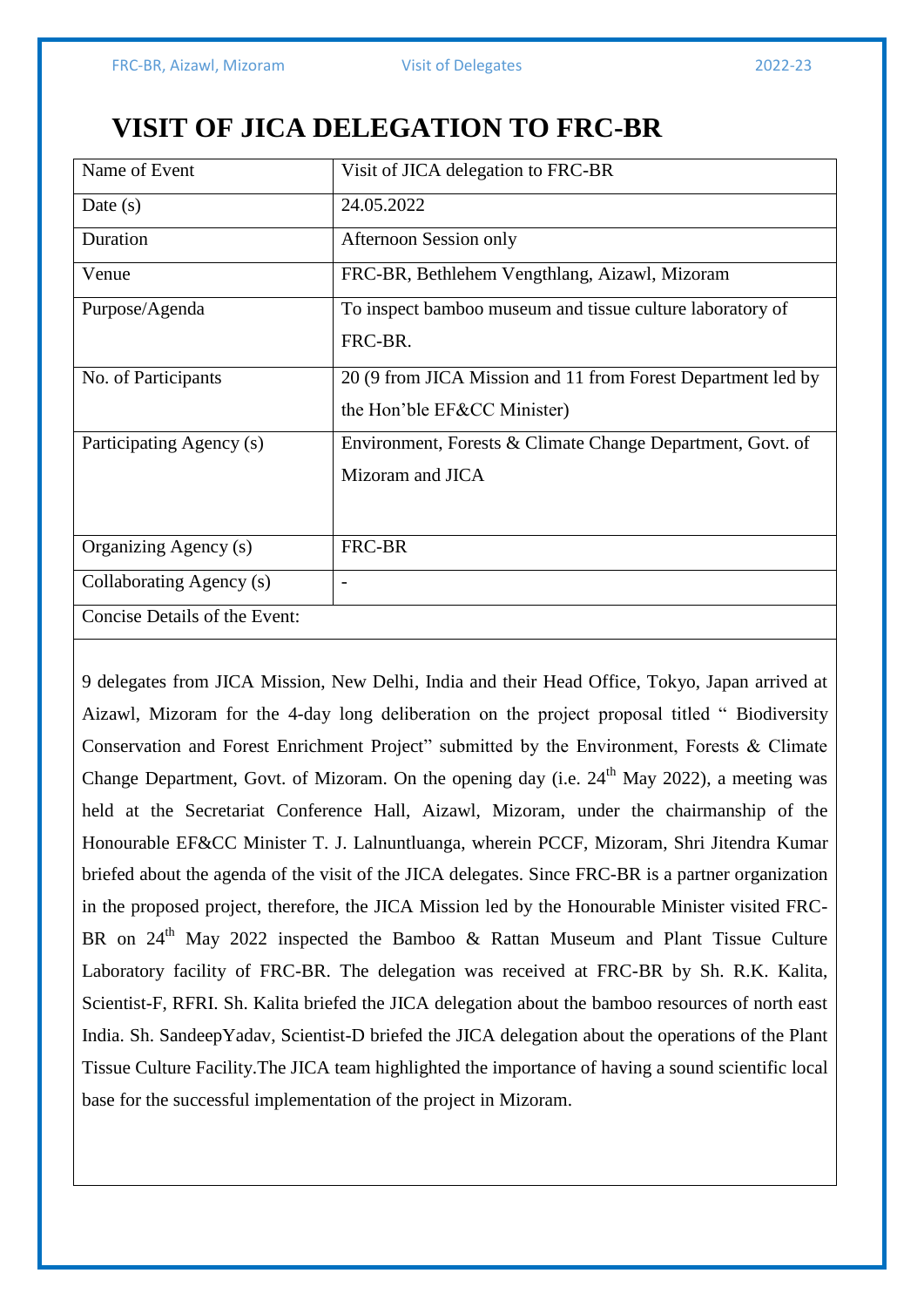

Figure 1:A & B: Delegates of the JICA Mission led by the EF&CC Minister T.J Lalnuntluanga, Govt. of Mizoram visited the Bamboo & Rattan Museum of FRC-BR.